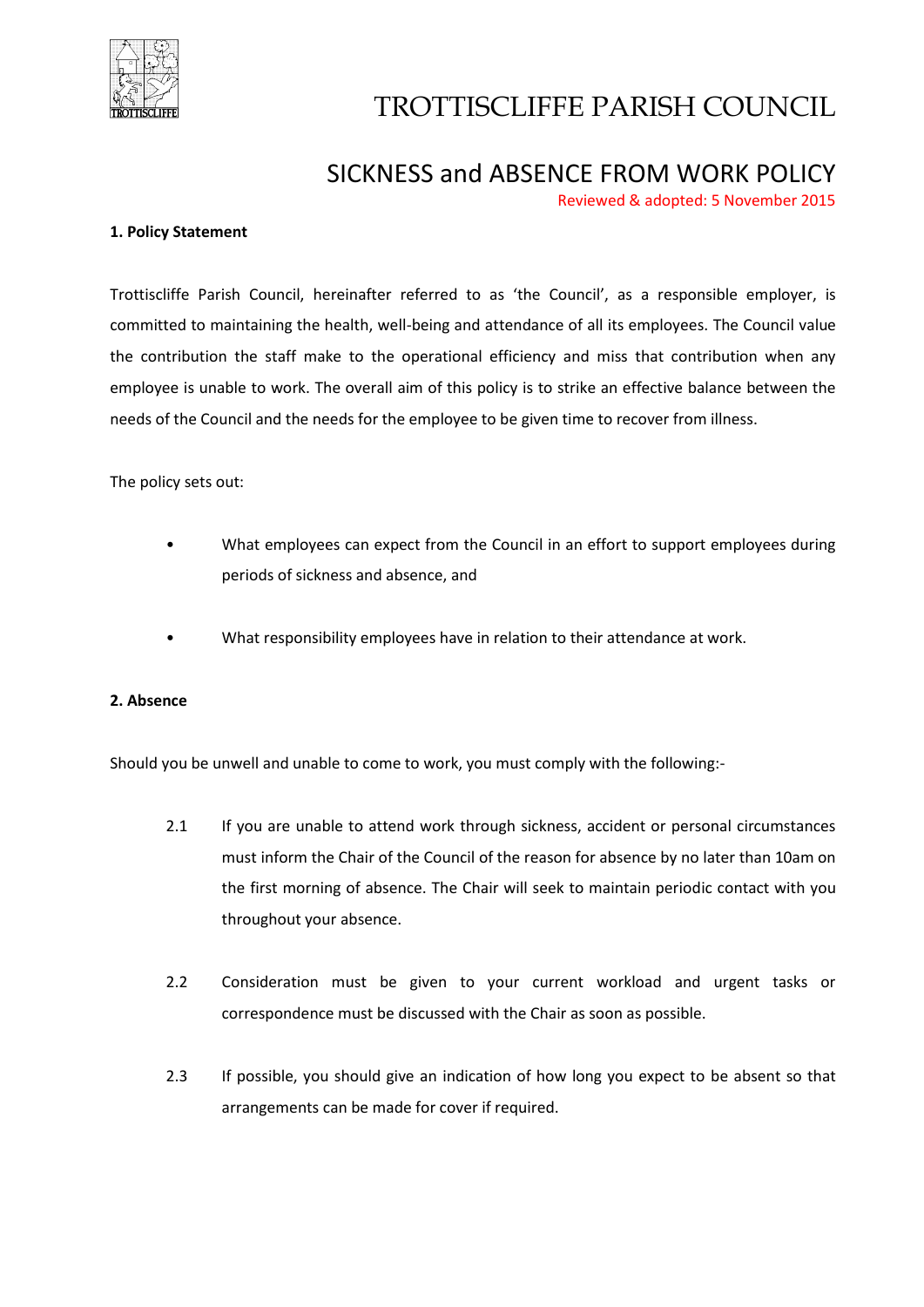

- 2.4 If the absence is for a period of less than 7 days, you should complete a self-certification form on your return to work. For periods over 7 days a medical certificate, a Statement of Fitness for Work, is required from your GP or Consultant.
- 2.5 If a 'Statement' is issued and advises that changes to your duties or work environment is recommended (such as light duties, adaptations to office equipment, phased return to work) this must be notified to the Chair of the Council as soon as possible.
- 2.6 You are expected to mitigate your absence due to sickness or injury by not taking part in activities or events that are likely to hinder a return to work.

#### **3. Return to work discussions**

- 3.1 The Chair of Council will discuss absences with employees when they return to work to establish:
	- the reason for, and cause of absence
	- anything the Council can do to help
	- that the employee is fit to return to work.
- 3.2 If an employee's GP has advised that they 'may be fit for work' the return to work discussion can also be used to agree in detail how their return to work might work best in practice.

#### **4. Sick Pay**

4.1 Sick pay will be paid in accordance with your contract of employment and the Green Book scheme as issued by the Society of Local Council Clerks ('SLCC').

#### **5. Periods of Frequent Sickness**

5.1 Frequent periods of self-certificated sickness that occur for more than 5 occasions in any one year may be subject to further investigations by the Council who may take any necessary action that is proportionate and appropriate in the circumstances.